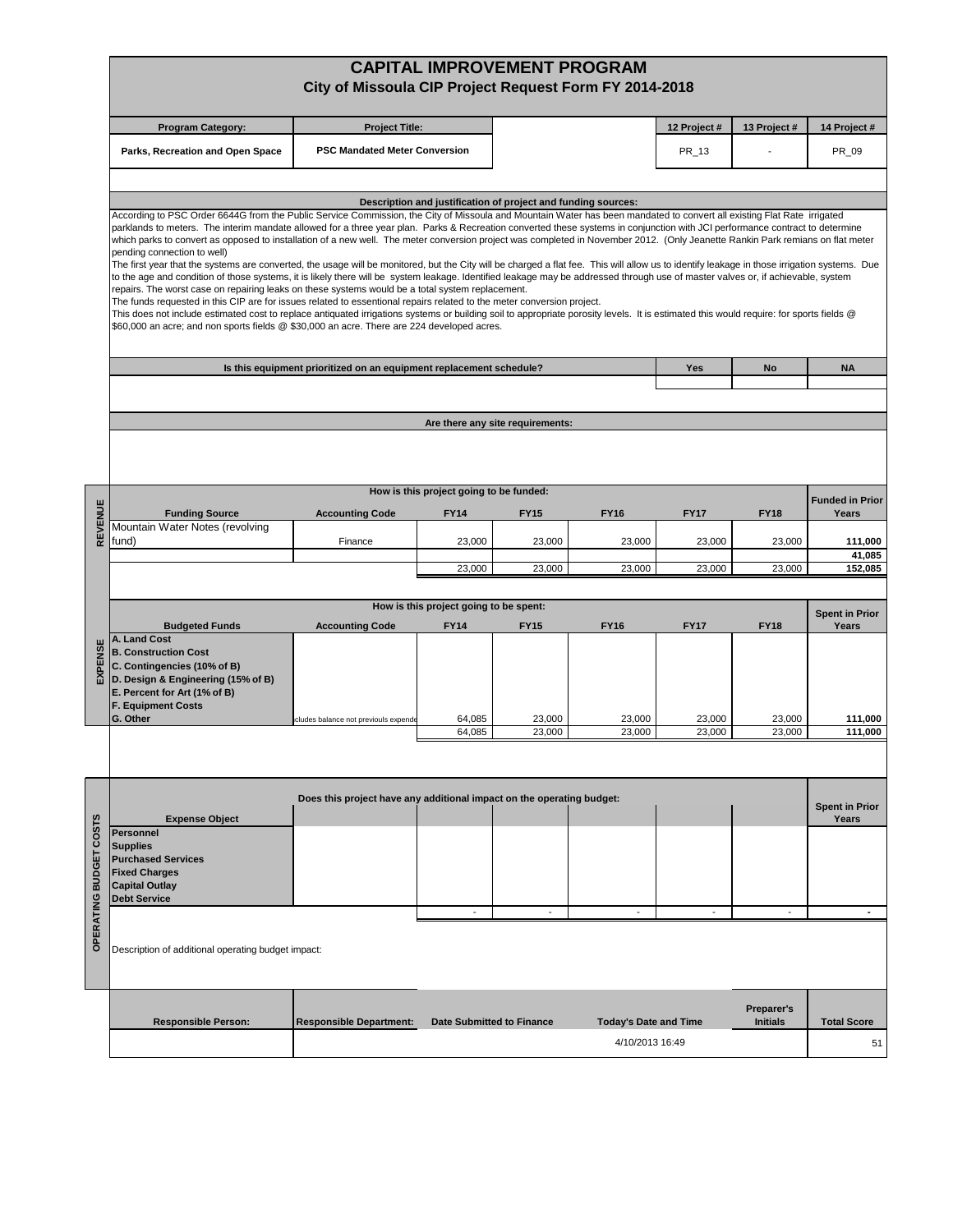| <b>CAPITAL IMPROVEMENT PROGRAM</b>                                                                                                                                                                                                               |                                                                                                                                                |                                                                      |                                                                                                                            |                |                              |  |
|--------------------------------------------------------------------------------------------------------------------------------------------------------------------------------------------------------------------------------------------------|------------------------------------------------------------------------------------------------------------------------------------------------|----------------------------------------------------------------------|----------------------------------------------------------------------------------------------------------------------------|----------------|------------------------------|--|
| <b>Project Rating</b>                                                                                                                                                                                                                            |                                                                                                                                                |                                                                      |                                                                                                                            |                |                              |  |
|                                                                                                                                                                                                                                                  | (See C.I.P. Instructions For Explanation of Criteria)                                                                                          |                                                                      |                                                                                                                            |                |                              |  |
| <b>Program Category:</b><br>Parks, Recreation<br>and Open Space                                                                                                                                                                                  | Parks, Recreation<br>and Open Space                                                                                                            | <b>PSC Mandated</b><br>Meter<br>Conversion                           |                                                                                                                            |                | 14 Project #<br>PR_09        |  |
|                                                                                                                                                                                                                                                  | <b>Qualitative Analysis</b>                                                                                                                    | <b>Yes</b>                                                           | <b>Comments</b><br>No                                                                                                      |                |                              |  |
| 1. Is the project necessary to meet federal,                                                                                                                                                                                                     |                                                                                                                                                |                                                                      |                                                                                                                            |                |                              |  |
| state, or local legal requirements? This cri-                                                                                                                                                                                                    |                                                                                                                                                |                                                                      |                                                                                                                            |                |                              |  |
| terion includes projects mandated by Court                                                                                                                                                                                                       |                                                                                                                                                |                                                                      |                                                                                                                            |                |                              |  |
| Order to meet requirements of law or other                                                                                                                                                                                                       |                                                                                                                                                |                                                                      | x                                                                                                                          |                |                              |  |
| requirements. Of special concern is that the<br>project be accessible to the handicapped.                                                                                                                                                        |                                                                                                                                                |                                                                      |                                                                                                                            |                |                              |  |
| 2. Is the project necessary to fulfill a con-                                                                                                                                                                                                    |                                                                                                                                                |                                                                      |                                                                                                                            |                |                              |  |
| tractual requirement? This criterion includes                                                                                                                                                                                                    |                                                                                                                                                |                                                                      |                                                                                                                            |                |                              |  |
| Federal or State grants which require local                                                                                                                                                                                                      |                                                                                                                                                |                                                                      | x                                                                                                                          |                |                              |  |
| participation. Indicate the Grant name and                                                                                                                                                                                                       |                                                                                                                                                |                                                                      |                                                                                                                            |                |                              |  |
| number in the comment column.<br>lay result in curtailment of an essential ser-                                                                                                                                                                  |                                                                                                                                                |                                                                      |                                                                                                                            |                |                              |  |
| vice? This statement should be checked                                                                                                                                                                                                           |                                                                                                                                                |                                                                      |                                                                                                                            |                |                              |  |
| "Yes" only if an emergency is clearly indi-                                                                                                                                                                                                      |                                                                                                                                                |                                                                      | x                                                                                                                          |                |                              |  |
| cated; otherwise, answer "No". If "Yes",                                                                                                                                                                                                         |                                                                                                                                                |                                                                      |                                                                                                                            |                |                              |  |
| be sure to give full justification.                                                                                                                                                                                                              |                                                                                                                                                |                                                                      |                                                                                                                            |                |                              |  |
| 4. Does the project provide for and/or im-                                                                                                                                                                                                       |                                                                                                                                                |                                                                      |                                                                                                                            |                |                              |  |
| prove public health and/or public safety?                                                                                                                                                                                                        |                                                                                                                                                |                                                                      |                                                                                                                            |                |                              |  |
| This criterion should be answered "No" un-<br>less public health and/or safety can be                                                                                                                                                            |                                                                                                                                                |                                                                      | x                                                                                                                          |                |                              |  |
| shown to be an urgent or critical factor.                                                                                                                                                                                                        |                                                                                                                                                |                                                                      |                                                                                                                            |                |                              |  |
|                                                                                                                                                                                                                                                  |                                                                                                                                                |                                                                      |                                                                                                                            |                |                              |  |
|                                                                                                                                                                                                                                                  |                                                                                                                                                | Raw                                                                  |                                                                                                                            |                |                              |  |
| <b>Quantitative Analysis</b>                                                                                                                                                                                                                     |                                                                                                                                                | <b>Score</b>                                                         | <b>Comments</b>                                                                                                            | Weight         | <b>Total</b><br><b>Score</b> |  |
|                                                                                                                                                                                                                                                  |                                                                                                                                                | Range<br>$(0-3)$                                                     |                                                                                                                            |                |                              |  |
| 5. Does the project result in maximum                                                                                                                                                                                                            |                                                                                                                                                |                                                                      |                                                                                                                            |                |                              |  |
| benefit to the community from the                                                                                                                                                                                                                |                                                                                                                                                | $\overline{2}$                                                       | Reduction in amount paid for water will provide savings to be used for other maintenance projects.<br>5<br>10              |                |                              |  |
| investment dollar?                                                                                                                                                                                                                               |                                                                                                                                                |                                                                      |                                                                                                                            |                |                              |  |
|                                                                                                                                                                                                                                                  |                                                                                                                                                | $(0-3)$                                                              |                                                                                                                            |                |                              |  |
| 6. Does the project require speedy                                                                                                                                                                                                               |                                                                                                                                                |                                                                      | Yes, mandated by PSC                                                                                                       |                |                              |  |
| implementation in order to assure its<br>maximum effectiveness?                                                                                                                                                                                  |                                                                                                                                                | 3<br>4                                                               |                                                                                                                            |                | 12                           |  |
|                                                                                                                                                                                                                                                  |                                                                                                                                                | $(0-3)$                                                              |                                                                                                                            |                |                              |  |
| 7. Does the project conserve energy,                                                                                                                                                                                                             |                                                                                                                                                |                                                                      |                                                                                                                            |                |                              |  |
| cultural or natural resources, or reduce                                                                                                                                                                                                         |                                                                                                                                                | Environmental benefit - reduction in the use of water<br>3<br>3<br>9 |                                                                                                                            |                |                              |  |
| pollution?                                                                                                                                                                                                                                       |                                                                                                                                                |                                                                      |                                                                                                                            |                |                              |  |
|                                                                                                                                                                                                                                                  |                                                                                                                                                | $(0-2)$                                                              |                                                                                                                            |                |                              |  |
| 8. Does the project improve or expand                                                                                                                                                                                                            |                                                                                                                                                |                                                                      |                                                                                                                            | $\overline{4}$ |                              |  |
| upon essential City services where such                                                                                                                                                                                                          |                                                                                                                                                | $\overline{2}$                                                       | Metered systems will allow staff to measure amount of water per acre and determine best practices<br>to keep a park green. |                | 8                            |  |
| services are recognized and accepted as                                                                                                                                                                                                          |                                                                                                                                                |                                                                      |                                                                                                                            |                |                              |  |
| being necessary and effective?                                                                                                                                                                                                                   |                                                                                                                                                |                                                                      |                                                                                                                            |                |                              |  |
|                                                                                                                                                                                                                                                  |                                                                                                                                                | $(0-3)$                                                              |                                                                                                                            |                |                              |  |
|                                                                                                                                                                                                                                                  | 9. Does the project specifically relate to the<br>Continue to use environmentally friendly maintenance practices and "Green Architecture" that |                                                                      |                                                                                                                            |                |                              |  |
| conserve resources, use native plants and alternative and/or sustainable materials, minimize<br>City's strategic planning priorities or other<br>3<br>fertilizer and pesticide use, protect riparian areas, and include recycling when possible. |                                                                                                                                                | 4                                                                    | 12                                                                                                                         |                |                              |  |
| plans?                                                                                                                                                                                                                                           |                                                                                                                                                |                                                                      |                                                                                                                            |                |                              |  |
|                                                                                                                                                                                                                                                  |                                                                                                                                                |                                                                      |                                                                                                                            |                |                              |  |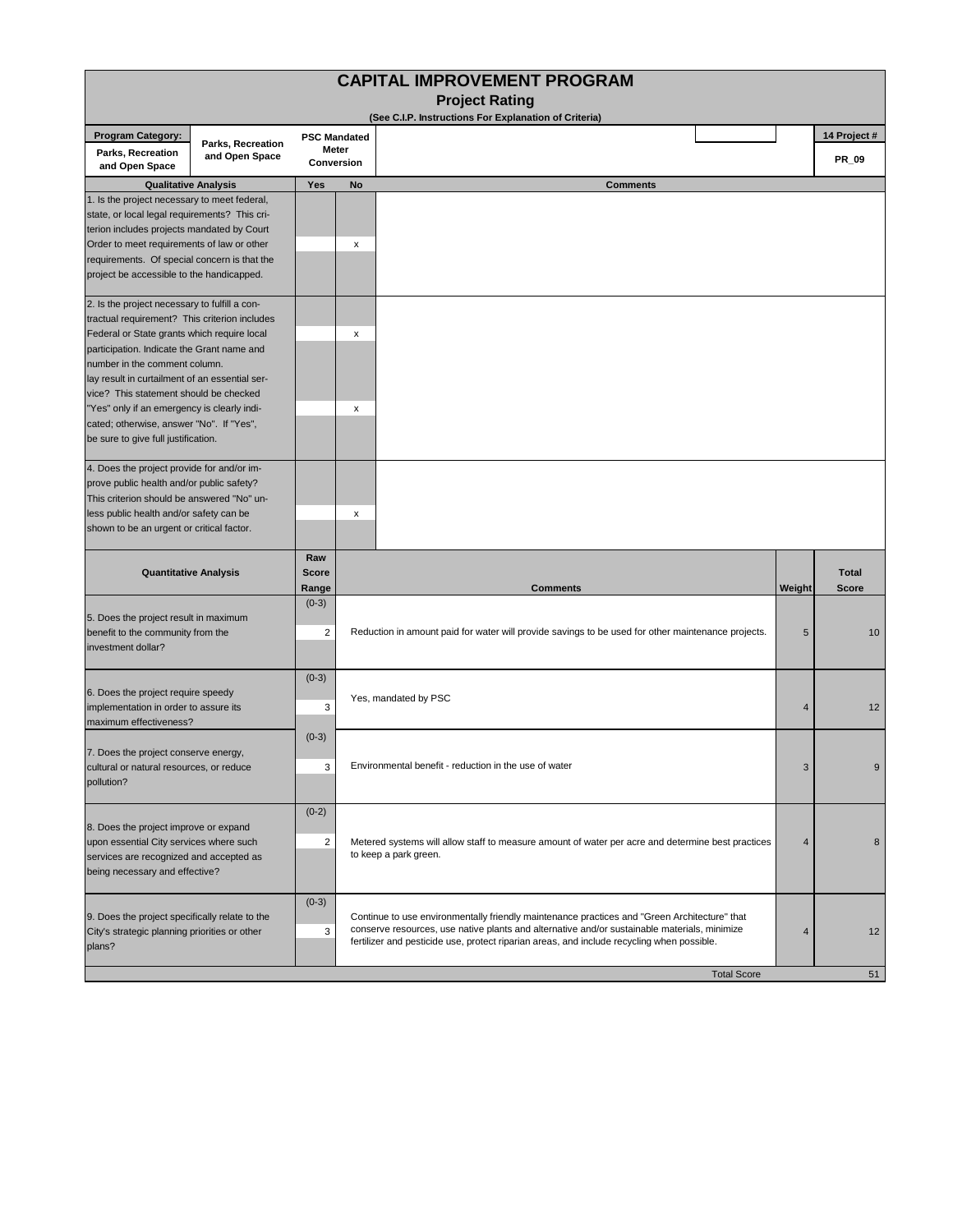## [City of Missoula ECM Summary.pdf](C:/Documents and Settings/mehringk/Local Settings/Temporary Internet Files/City of Missoula ECM Summary.pdf)

City of Missoula Water Conservation Project

| Moved several years ago from Gen Fund M & I                     | \$<br>31,000.00 |
|-----------------------------------------------------------------|-----------------|
| Moved from McCormick Park CIP                                   | \$<br>50,000.00 |
| subtotal                                                        | \$<br>81,000.00 |
|                                                                 |                 |
| Mtn Water Payment - Note Receivable in FY 10                    | \$<br>23.392.91 |
| Mtn Water Payment - Note Receivable in FY 11                    | \$<br>24,193.25 |
| Mtn Water Payment - Note Receivable in FY 12 estimate           | \$<br>23,500.00 |
| subtotal                                                        | \$<br>71,086.16 |
|                                                                 |                 |
| Total funding to date available for Mandated Metering Projec \$ | 152,086.16      |